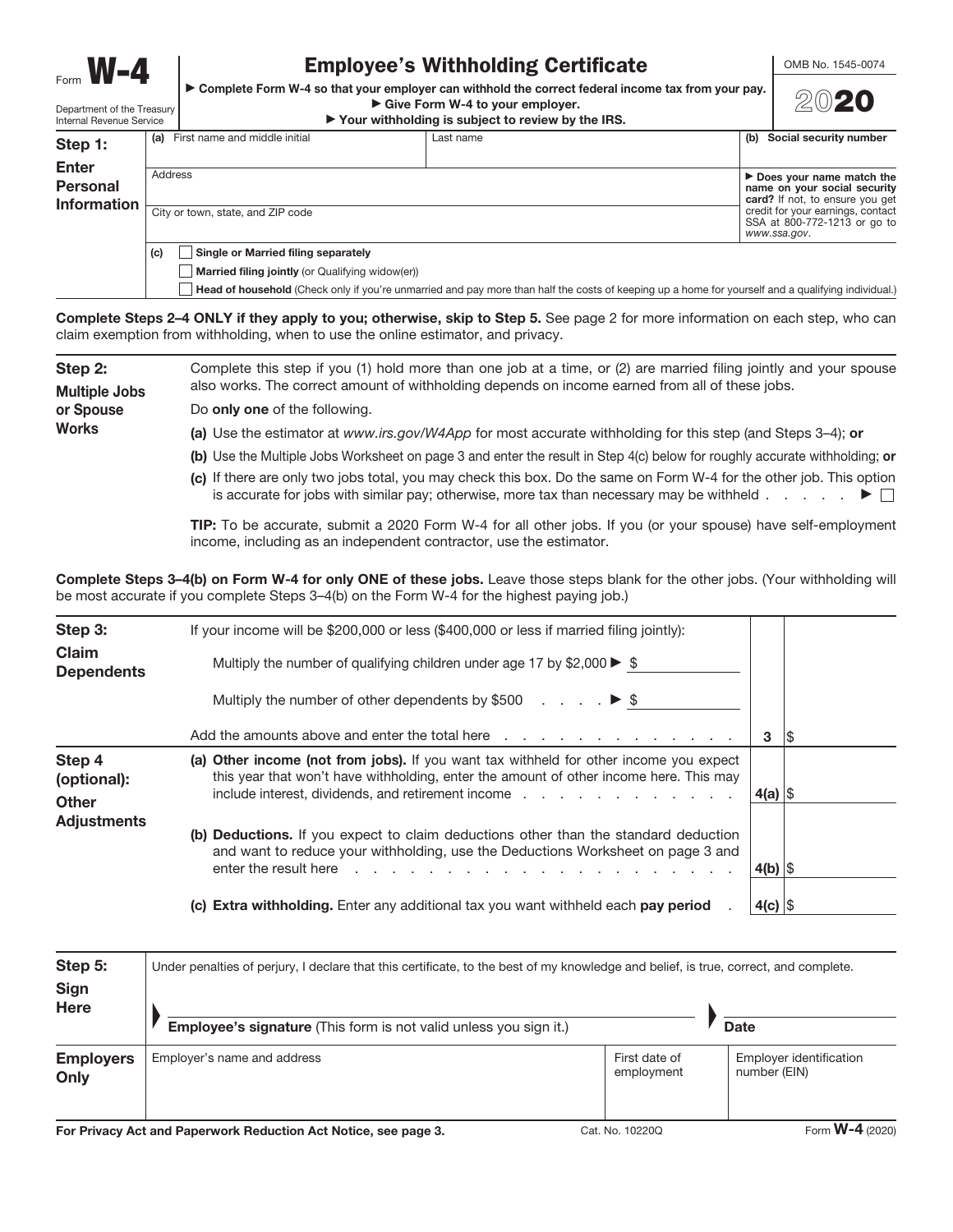## General Instructions

#### Future Developments

For the latest information about developments related to Form W-4, such as legislation enacted after it was published, go to www.irs.gov/FormW4.

### Purpose of Form

Complete Form W-4 so that your employer can withhold the correct federal income tax from your pay. If too little is withheld, you will generally owe tax when you file your tax return and may owe a penalty. If too much is withheld, you will generally be due a refund. Complete a new Form W-4 when changes to your personal or financial situation would change the entries on the form. For more information on withholding and when you must furnish a new Form W-4, see Pub. 505.

**Exemption from withholding.** You may claim exemption from withholding for 2020 if you meet both of the following conditions: you had no federal income tax liability in 2019 and you expect to have no federal income tax liability in 2020. You had no federal income tax liability in 2019 if (1) your total tax on line 16 on your 2019 Form 1040 or 1040-SR is zero (or less than the sum of lines 18a, 18b, and 18c), or (2) you were not required to file a return because your income was below the filing threshold for your correct filing status. If you claim exemption, you will have no income tax withheld from your paycheck and may owe taxes and penalties when you file your 2020 tax return. To claim exemption from withholding, certify that you meet both of the conditions above by writing "Exempt" on Form W-4 in the space below Step 4(c). Then, complete Steps 1a, 1b, and 5. Do not complete any other steps. You will need to submit a new Form W-4 by February 16, 2021.

Your privacy. If you prefer to limit information provided in Steps 2 through 4, use the online estimator, which will also increase accuracy.

As an alternative to the estimator: if you have concerns with Step 2(c), you may choose Step 2(b); if you have concerns with Step 4(a), you may enter an additional amount you want withheld per pay period in Step 4(c). If this is the only job in your household, you may instead check the box in Step 2(c), which will increase your withholding and significantly reduce your paycheck (often by thousands of dollars over the year).

When to use the estimator. Consider using the estimator at www.irs.gov/W4App if you:

1. Expect to work only part of the year;

2. Have dividend or capital gain income, or are subject to additional taxes, such as the additional Medicare tax;

3. Have self-employment income (see below); or

4. Prefer the most accurate withholding for multiple job situations.

Self-employment. Generally, you will owe both income and self-employment taxes on any self-employment income you receive separate from the wages you receive as an employee. If you want to pay these taxes through withholding from your wages, use the estimator at www.irs.gov/W4App to figure the amount to have withheld.

Nonresident alien. If you're a nonresident alien, see Notice 1392, Supplemental Form W-4 Instructions for Nonresident Aliens, before completing this form.

## Specific Instructions

Step 1(c). Check your anticipated filing status. This will determine the standard deduction and tax rates used to compute your withholding.

Step 2. Use this step if you (1) have more than one job at the same time, or (2) are married filing jointly and you and your spouse both work.

Option (a) most accurately calculates the additional tax you need to have withheld, while option (b) does so with a little less accuracy.

If you (and your spouse) have a total of only two jobs, you may instead check the box in option (c). The box must also be checked on the Form W-4 for the other job. If the box is checked, the standard deduction and tax brackets will be cut in half for each job to calculate withholding. This option is roughly accurate for jobs with similar pay; otherwise, more tax than necessary may be withheld, and this extra amount will be larger the greater the difference in pay is between the two jobs.



Multiple jobs. Complete Steps 3 through 4(b) on only one Form W-4. Withholding will be most accurate if you do this on the Form W-4 for the highest paying job.

Step 3. Step 3 of Form W-4 provides instructions for determining the amount of the child tax credit and the credit for other dependents that you may be able to claim when you file your tax return. To qualify for the child tax credit, the child must be under age 17 as of December 31, must be your dependent who generally lives with you for more than half the year, and must have the required social security number. You may be able to claim a credit for other dependents for whom a child tax credit can't be claimed, such as an older child or a qualifying relative. For additional eligibility requirements for these credits, see Pub. 972, Child Tax Credit and Credit for Other Dependents. You can also include other tax credits in this step, such as education tax credits and the foreign tax credit. To do so, add an estimate of the amount for the year to your credits for dependents and enter the total amount in Step 3. Including these credits will increase your paycheck and reduce the amount of any refund you may receive when you file your tax return.

#### Step 4 (optional).

Step 4(a). Enter in this step the total of your other estimated income for the year, if any. You shouldn't include income from any jobs or self-employment. If you complete Step 4(a), you likely won't have to make estimated tax payments for that income. If you prefer to pay estimated tax rather than having tax on other income withheld from your paycheck, see Form 1040-ES, Estimated Tax for Individuals.

**Step 4(b).** Enter in this step the amount from the Deductions Worksheet, line 5, if you expect to claim deductions other than the basic standard deduction on your 2020 tax return and want to reduce your withholding to account for these deductions. This includes both itemized deductions and other deductions such as for student loan interest and IRAs.

Step 4(c). Enter in this step any additional tax you want withheld from your pay each pay period, including any amounts from the Multiple Jobs Worksheet, line 4. Entering an amount here will reduce your paycheck and will either increase your refund or reduce any amount of tax that you owe.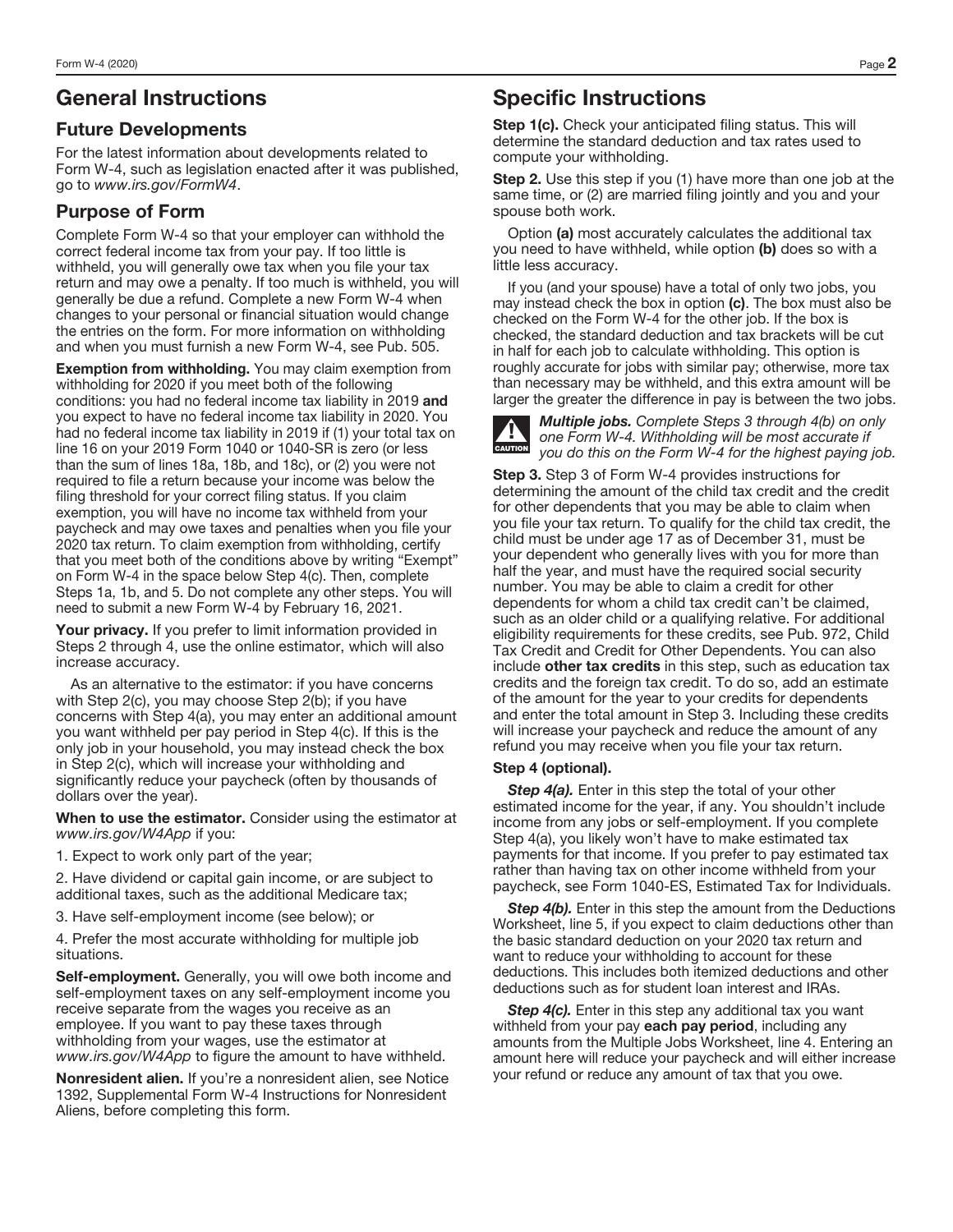Step 2(b) - Multiple Jobs Worksheet (Keep for your records.)

If you choose the option in Step 2(b) on Form W-4, complete this worksheet (which calculates the total extra tax for all jobs) on only ONE Form W-4. Withholding will be most accurate if you complete the worksheet and enter the result on the Form W-4 for the highest paying job.

Note: If more than one job has annual wages of more than \$120,000 or there are more than three jobs, see Pub. 505 for additional tables; or, you can use the online withholding estimator at www.irs.gov/W4App.

| 1            | Two jobs. If you have two jobs or you're married filing jointly and you and your spouse each have one<br>job, find the amount from the appropriate table on page 4. Using the "Higher Paying Job" row and the<br>"Lower Paying Job" column, find the value at the intersection of the two household salaries and enter                                                                                                                                            | 1.              | - \$ |
|--------------|-------------------------------------------------------------------------------------------------------------------------------------------------------------------------------------------------------------------------------------------------------------------------------------------------------------------------------------------------------------------------------------------------------------------------------------------------------------------|-----------------|------|
| $\mathbf{2}$ | Three jobs. If you and/or your spouse have three jobs at the same time, complete lines 2a, 2b, and<br>2c below. Otherwise, skip to line 3.                                                                                                                                                                                                                                                                                                                        |                 |      |
|              | Find the amount from the appropriate table on page 4 using the annual wages from the highest<br>a<br>paying job in the "Higher Paying Job" row and the annual wages for your next highest paying job<br>in the "Lower Paying Job" column. Find the value at the intersection of the two household salaries                                                                                                                                                        | $2a \text{ } $$ |      |
|              | Add the annual wages of the two highest paying jobs from line 2a together and use the total as the<br>b<br>wages in the "Higher Paying Job" row and use the annual wages for your third job in the "Lower<br>Paying Job" column to find the amount from the appropriate table on page 4 and enter this amount<br>on line 2b<br>the contract of the contract of the contract of the contract of the contract of the contract of the contract of<br><b>Contract</b> | $2b$ \$         |      |
|              | Add the amounts from lines 2a and 2b and enter the result on line 2c<br>C                                                                                                                                                                                                                                                                                                                                                                                         | $2c$ \$         |      |
| 3            | Enter the number of pay periods per year for the highest paying job. For example, if that job pays<br>weekly, enter 52; if it pays every other week, enter 26; if it pays monthly, enter 12, etc.                                                                                                                                                                                                                                                                 | 3               |      |
| 4            | <b>Divide</b> the annual amount on line 1 or line 2c by the number of pay periods on line 3. Enter this<br>amount here and in Step 4(c) of Form W-4 for the highest paying job (along with any other additional                                                                                                                                                                                                                                                   | 4\$             |      |
|              | Step 4(b)-Deductions Worksheet (Keep for your records.)                                                                                                                                                                                                                                                                                                                                                                                                           |                 |      |
| 1.           | Enter an estimate of your 2020 itemized deductions (from Schedule A (Form 1040 or 1040-SR)). Such<br>deductions may include qualifying home mortgage interest, charitable contributions, state and local<br>taxes (up to \$10,000), and medical expenses in excess of 10% of your income $\ldots$                                                                                                                                                                 | 1.              | - \$ |
| $\mathbf{2}$ | • \$24,800 if you're married filing jointly or qualifying widow(er)<br>$\mathcal{A}$ is a set of $\mathcal{A}$ , and<br>• \$18,650 if you're head of household<br>• \$12,400 if you're single or married filing separately<br>Enter:                                                                                                                                                                                                                              | $2 \quad$       |      |
| 3            | If line 1 is greater than line 2, subtract line 2 from line 1. If line 2 is greater than line 1, enter "-0-".                                                                                                                                                                                                                                                                                                                                                     | 3               | \$   |
| 4            | Enter an estimate of your student loan interest, deductible IRA contributions, and certain other<br>adjustments (from Schedule 1 (Form 1040 or 1040-SR)). See Pub. 505 for more information                                                                                                                                                                                                                                                                       | 4               | \$   |
|              | Add lines 3 and 4. Enter the result here and in Step 4(b) of Form W-4.                                                                                                                                                                                                                                                                                                                                                                                            | 5.              | \$   |

Privacy Act and Paperwork Reduction Act Notice. We ask for the information on this form to carry out the Internal Revenue laws of the United States. Internal Revenue Code sections 3402(f)(2) and 6109 and their regulations require you to provide this information; your employer uses it to determine your federal income tax withholding. Failure to provide a properly completed form will result in your being treated as a single person with no other entries on the form; providing fraudulent information may subject you to penalties. Routine uses of this information include giving it to the Department of Justice for civil and criminal litigation; to cities, states, the District of Columbia, and U.S. commonwealths and possessions for use in administering their tax laws; and to the Department of Health and Human Services for use in the National Directory of New Hires. We may also disclose this information to other countries under a tax treaty, to federal and state agencies to enforce federal nontax criminal laws, or to federal law enforcement and intelligence agencies to combat terrorism.

You are not required to provide the information requested on a form that is subject to the Paperwork Reduction Act unless the form displays a valid OMB control number. Books or records relating to a form or its instructions must be retained as long as their contents may become material in the administration of any Internal Revenue law. Generally, tax returns and return information are confidential, as required by Code section 6103.

The average time and expenses required to complete and file this form will vary depending on individual circumstances. For estimated averages, see the instructions for your income tax return.

If you have suggestions for making this form simpler, we would be happy to hear from you. See the instructions for your income tax return.